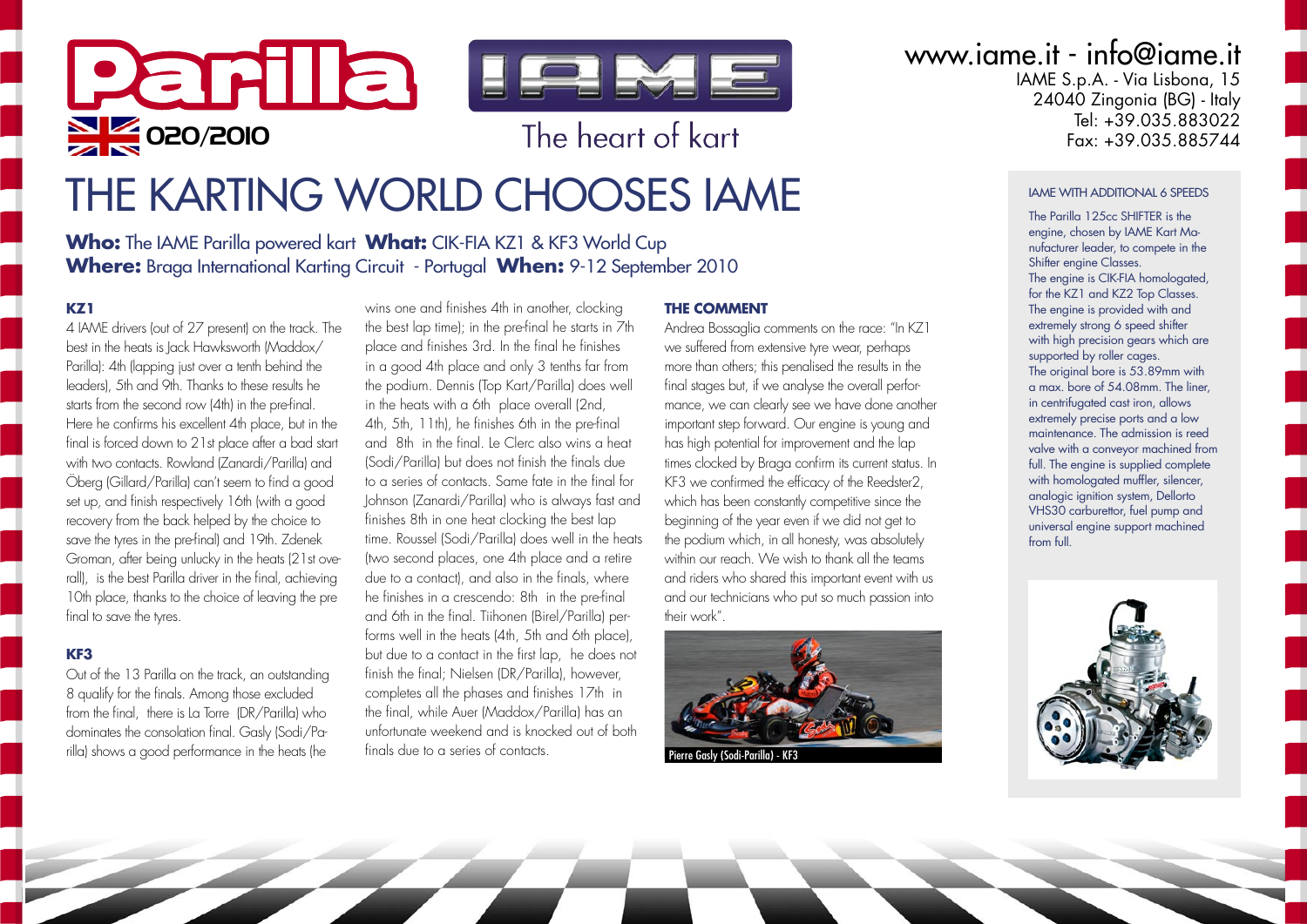# Parila IFIME **020/2010 b** The heart of kart

## IL MONDO DEL KART SCEGLIE IAME

**Chi:** I kart motorizzati Parilla IAME **Cosa:** CIK-FIA Coppa del Mondo KZ1&KF3 **Dove:** Kartodromo Internazionale di Braga - Portogallo **Quando:** 9-12 settembre 2010

### **KZ1**

4 i piloti IAME (su 27 piloti presenti) in pista. Nelle manche il migliore è Jack Hawksworth (Maddox/Parilla): 4° (girando a poco più di un decimo dai primi), 5° e 9°. Prestazioni che lo portano in seconda fila (4°) nella griglia della prefinale. Qui conferma l'ottimo 4° posto, ma in finale è costretto alla 21ª piazza dopo una partenza con due contatti. Rowland (Zanardi/ Parilla) e Öberg (Gillard/Parilla) non riescono a trovare un buon set up, e chiudono rispettivamente 16° (con una bella rimonta dal fondo aiutata dalla scelta di risparmiare le gomme in prefinale) e 19°. 10° posto e miglior pilota Parilla in finale è Zdenek Groman che è sfortunato nelle manche (21° assoluto), mentre in prefinale sceglie di non finire la gara per risparmiare le gomme: in finale, viene premiato e recupera bene.

### **KF3**

Su 13 Parilla presenti in pista, ben 8 si qualificano alle finali e, inoltre, fra gli esclusi, c'è La Torre (DR/Parilla) che domina la finale di consolazione. Grande Gasly (Sodi/Parilla) che nelle man-

che dà spettacolo (ne vince una e in un'altra, seppur 4°, fa il miglior giro), in prefinale parte 7° e arriva 3° e in finale conclude con un bel 4° posto arrivando a 3 decimi dal podio. Dennis (Top Kart/Parilla) fa benissimo nelle manche con 6° posto assoluto (2°, 4°, 5°, 11°), si conferma 6° in prefinale e chiude 8° la finale. Vince una manche anche Le Clerc (Sodi/Parilla), salvo poi non concludere le finali a causa di diversi contatti.

Stessa sorte in finale per Johnson (Zanardi/ Parilla) che è stato sempre veloce e chiude una manche 8° con il miglior giro in pista. Bene Roussel (Sodi/Parilla) sia nelle manche (due secondi posti, un 4° e una manche non conclusa per un contatto), sia nelle finali, dove conclude in crescendo: 8° in prefinale e 6° in finale. Tiihonen (Birel/Parilla) è bravo nelle manche (4°, 5° e 6° posto), ma a causa di un contatto nel primo giro non conclude la finale; Nielsen (DR/Parilla), invece, conclude tutte le fasi ed è 17° in finale, mentre Auer (Maddox/Parilla) va fuori in entrambe le finali per contatti vari, concludendo un weekend sfortunato.

### **IL COMMENTO**

Andrea Bossaglia, commenta così la gara: "In KZ1 abbiamo sofferto la pesante usura delle gomme forse più di altri, penalizzando il risultato nelle fasi finali; ma analizzando la prestazione si può chiaramente vedere il passo in avanti che abbiamo fatto ancora una volta. Il nostro motore è giovane ed il suo potenziale è elevato, ma i tempi sul giro conseguiti a Braga confermano la sua attuale evoluzione. In KF3 abbiamo confermato l'efficacia del Reedster2, sempre competitivo dall'inizio dell'anno, anche senza agguantare il podio che era veramente alla nostra portata. Un grazie a tutti i Team e piloti che hanno condiviso con noi questo importante appuntamento, e alla passione dei nostri tecnici nello svolgere il loro lavoro.



Pierre Gasly (Sodi-Parilla) - KF3

www.iame.it - info@iame.it

IAME S.p.A. - Via Lisbona, 15 24040 Zingonia (BG) - Italy Tel: +39.035.883022<br>Eax: +39.035.885744

#### IAME CON 6 MARCE IN PIÙ

Il Parilla 125cc Shifter è il motore scelto da IAME, leader nella produzione di motori per Kart, per competere nel mercato con il cambio di velocità. Il motore è omologato CIK-FIA per le categorie di vertice KZ1 e KZ2. Ha un cambio a sei rapporti eccezionalmente robusto, con ingranaggi di elevata precisione supportati da gabbie a rulli. L'alesaggio d'origine è di 53.89 mm mentre quello massimo è di 54.08; la sua canna in ghisa centrifugata permette una geometria delle luci molto precisa ed una manutenzione estremamente facile e poco costosa. L'ammissione è naturalmente lamellare nel basamento con convogliatore interamente fresato. Il motore è fornito completo di marmitta omologata, silenziatore, impianto d'accensione analogico, carburatore Dellorto VHSH 30, pompa del carburante e supporto motore universale realizzato dal pieno.